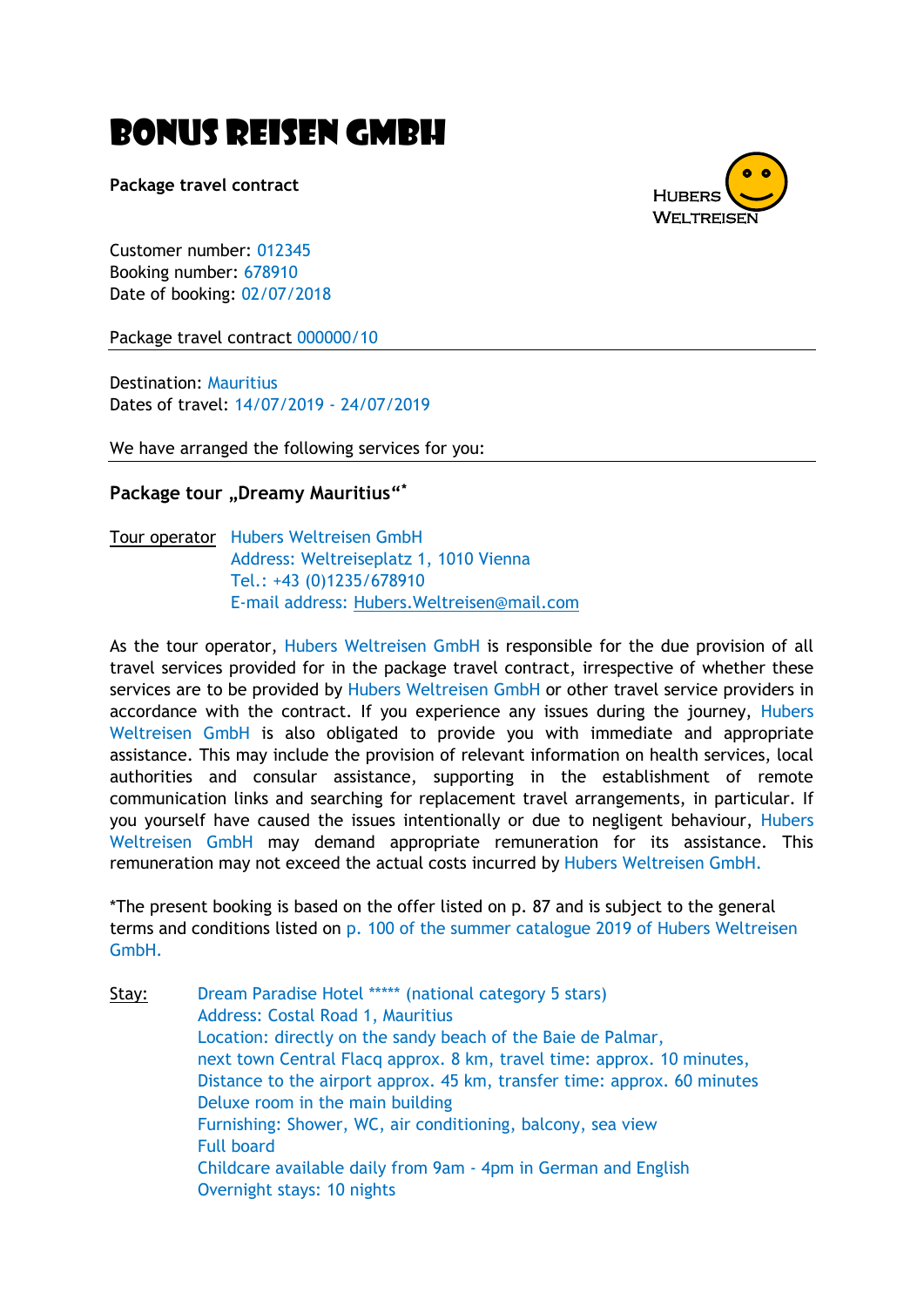#### Flight: Vienna-Mauritius 14/7/2019 - 24/7/2019

| <b>Flight Route</b>                                                              | <b>Date</b> | Flight No.     | <b>Class</b>   | <b>Departure</b>   | Arrival             |
|----------------------------------------------------------------------------------|-------------|----------------|----------------|--------------------|---------------------|
| Vienna - Frankfurt 14/7/2019<br>Airline: Sunshine Air<br>Included luggage 20Kg   |             | <b>SAF 123</b> | Economy        | 7.30am             | 8.50am              |
| Frankfurt - Mauritius 14/7/2019<br>Airline: Holiday Air<br>Included luggage 20Kg |             | <b>HAF 456</b> | <b>Economy</b> | 11.10am            | 22.35am             |
| Vienna - Frankfurt 24/07/2019<br>Airline: Holiday Air<br>Included luggage: 20Kg  |             | <b>SAF 654</b> | Economy        | 7.00am             | 6.30 <sub>pm</sub>  |
| Frankfurt - Vienna<br>Airline: Sunshine Air<br>Included luggage: 20 Kg           | 24/07/2019  | <b>SAF 321</b> | Economy        | 9.00 <sub>pm</sub> | 10.20 <sub>pm</sub> |

*We expressly reserve the right to change flight times in accordance with the Passenger Rights Regulation, the Package Travel Act and jurisdiction.*

Participants:

| Mr. Doe<br>Ms. Doe              | EUR 1,000. --<br>EUR 1,000. -- |
|---------------------------------|--------------------------------|
| Total sum:                      | EUR 2,000. --                  |
| Deposit (due immediately)       | EUR 400. --                    |
| Balance payment (due 24/6/2019) | EUR 1,600. --                  |

Information on statutory insolvency protection: Hubers Weltreisen GmbH is insured against insolvency by Reiseversicherung AG (address: Reiseversicherungsplatz 1, 1010 Vienna, Tel: +43 (0) 987/654321, e-mail address: office@reiseversicherung.com). The liquidator is Abwickler GmbH (address: Abwicklerplatz 1, 1010 Vienna, Tel: +43 (0) 43123/45789, e-mail address: office@abwickler.com). Travellers must contact the liquidator within 8 weeks if they are refused services due to the insolvency of Hubers Weltreisen GmbH. **Details concerning the travel service status of Hubers Weltreisen GmbH can be found on the website <https://www.gisa.gv.at/abfrage> under the GISA number 123456789**.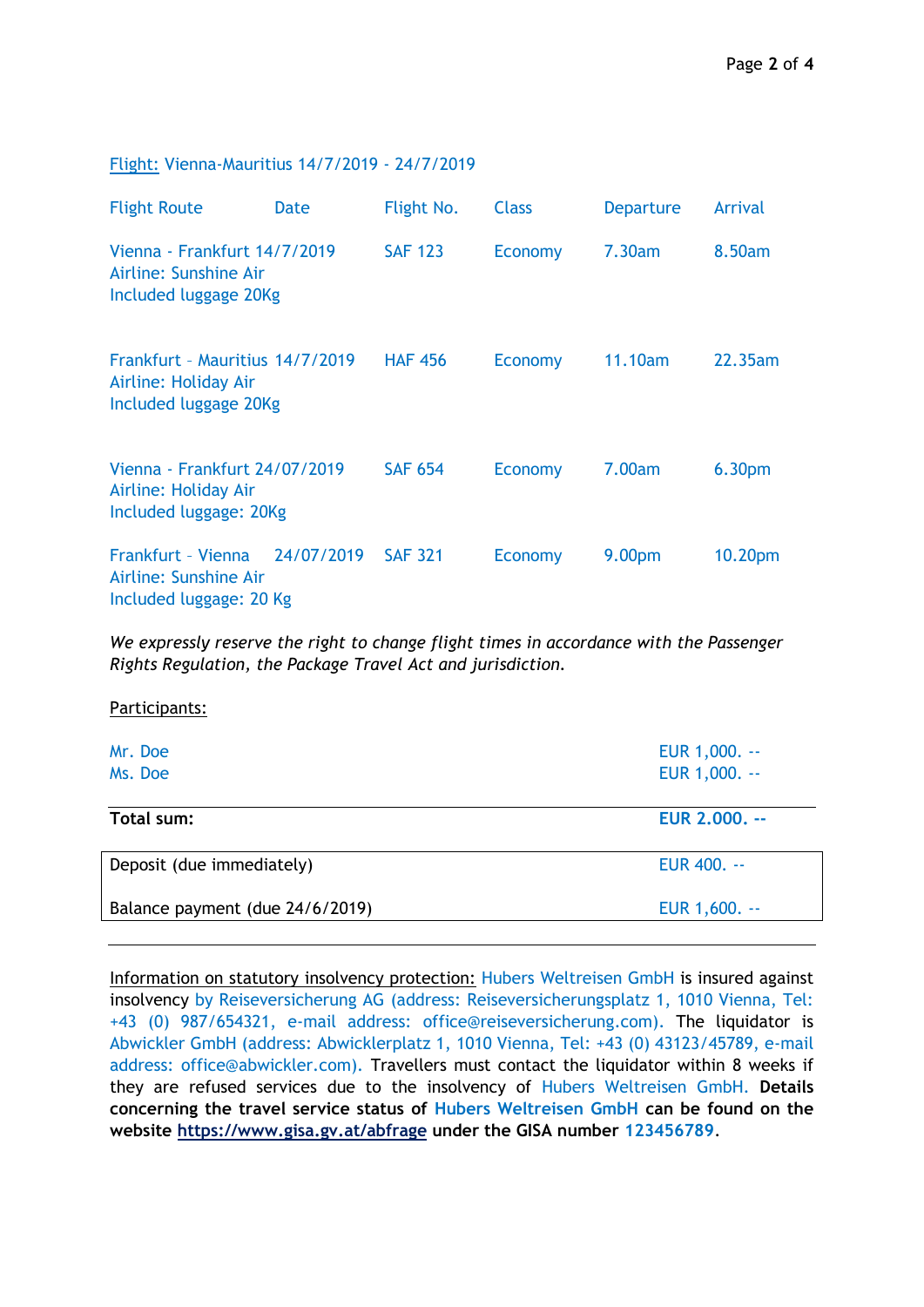## Special requests of the client: ---

## Representative of Hubers Weltreisen GmbH on site in Mauritius:

Name: --- Address: --- Tel.: --- E-mail address: --- (Fax): ---

You must notify Hubers Weltreisen GmbH, via the aforementioned point of contact, of any perceived violations of contract which take place during the provision of the travel services as agreed in the travel contract immediately, taking into account the respective circumstances.

## Internal and extrajudicial dispute resolution:

No internal appeal procedures shall apply. Hubers Weltreisen GmbH is not obliged to participate in an out-of-court settlement of a dispute before a state-recognised consumer arbitration body in accordance with the AStG (Alternative Dispute Settlement Act). If there is no settlement of a concrete dispute between us and our clients, we will make the information of our relevant Alternative Dispute Resolution Office available and state whether we will participate in any alternative dispute resolution proceedings.

#### If a web shop is being operated:

The European Commission provides an online dispute resolution platform for consumer disputes (OS platform) at [ec.europa.eu/consumers/odr/.](http://ec.europa.eu/consumers/odr/) Hubers Weltreisen GmbH is currently not party to any proceedings for alternative dispute resolution. In case of complaints, please contact [hubers@weltreisen.com.](mailto:hubers@weltreisen.com)

#### Transfer of the package travel contract to another person:

In accordance with Art. 7 PTD, the travellers (= persons listed under the item "Participants") included in the package travel contract in question have the right to transfer said contract to another person who meets all contractual requirements. Hubers Weltreisen GmbH must be informed via a permanent data carrier of the transfer of the contract within a reasonable period of time before the start of the journey. In the event of a transfer, the transferor and the transferee shall be jointly liable for the outstanding tour costs and any additional fees, charges and costs incurred as a result of the transfer.